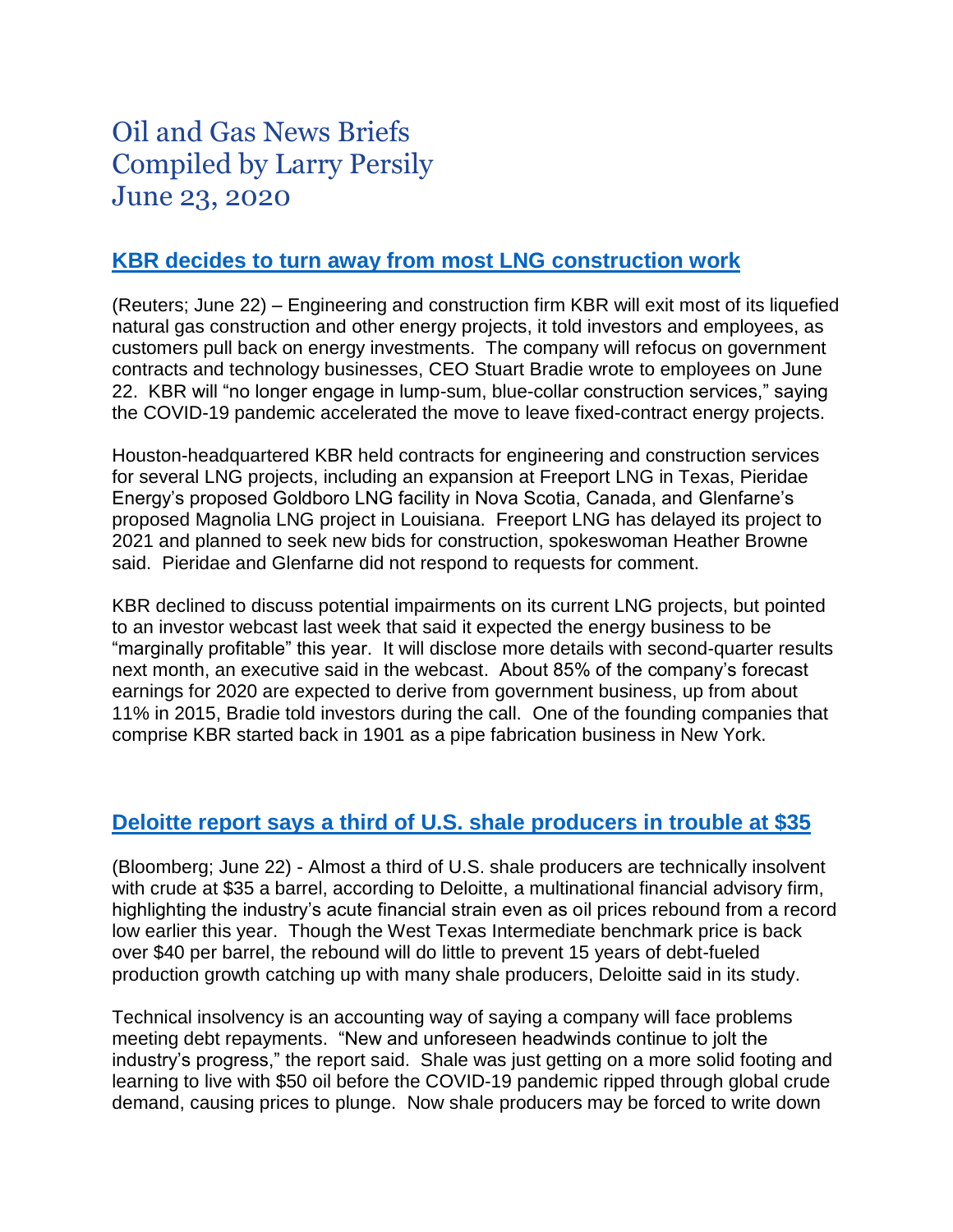their assets by \$300 billion this year, Deloitte said. That's equivalent to the entire market value of Chevron and Shell, the world's No. 2 and 3 oil companies.

While the write-downs are non-cash items, they reduce the value of a company's equity and increase debt-to-equity ratios, a key measure of indebtedness used by lenders. That "can trigger many negative sequences of events, including bankruptcy," Deloitte said. Shale producers' financial problems stem from a decade of huge production growth using new fracking technologies funded by massive borrowing and financing. The boom propelled the U.S. to become the world's largest producer of oil and gas, but companies burned through \$342 billion since 2010, leaving little in returns for investors.

## **[New Mexico passes smaller budget to cope with falling](https://www.worldoil.com/news/2020/6/22/volatile-oil-prices-hamper-new-mexico-s-plan-to-dominate-us-shale) oil revenues**

(Bloomberg; June 22) - As COVID-19 shock waves reverberate across U.S. oil towns, perhaps nowhere is their speed and severity more apparent than in America's newest shale powerhouse. Just months ago, New Mexico, the third-biggest oil-producing state, approved its largest budget ever, paid for by oil, which supplied 40% of state revenues in 2019. Now that plan has been slashed by more than \$600 million, hitting everything from pay raises for state workers to a program for free community college classes.

Oil-producing states are facing a double whammy with drilling and overall consumer spending cut back by the pandemic. New Mexico, meanwhile, stands as exhibit A of this boom-to-bust dynamic, with the state's revenue forecasts plunging. "We were just starting to stand on two legs," said Reilly White, a finance professor at the University of New Mexico. "The rug has just been swept out from under us."

When New Mexico's Legislature initially passed its budget in February, it assumed an average oil price of \$50 and continued growth in the state's part of the Permian Basin. But in the months since with U.S. lockdowns underway, crude futures fell as low as negative \$40 a barrel. Companies with operations in New Mexico have all reduced the number of rigs they plan to run in the state this year. And many producers have also taken the unprecedented step of curtailing significant portions of their existing output.

Prices have rebounded somewhat, but oil and gas producers have yet to reboot their output to previous levels, and the state now expects its monthly royalty revenues to drop by half. On June 20, the Legislature — meeting in a special session — reacted by sending a new pared-down budget plan for Gov. Michelle Lujan Grisham to sign.

## **[Congress considers legislation to fund orphan well cleanup](https://energynews.us/2020/06/23/national/support-grows-for-taxpayer-funded-oil-well-cleanup-as-an-economic-stimulus/)**

(Energy News Network; June 23) - When the United States was fighting to emerge from the Great Depression in the 1930s, President Franklin D. Roosevelt launched ambitious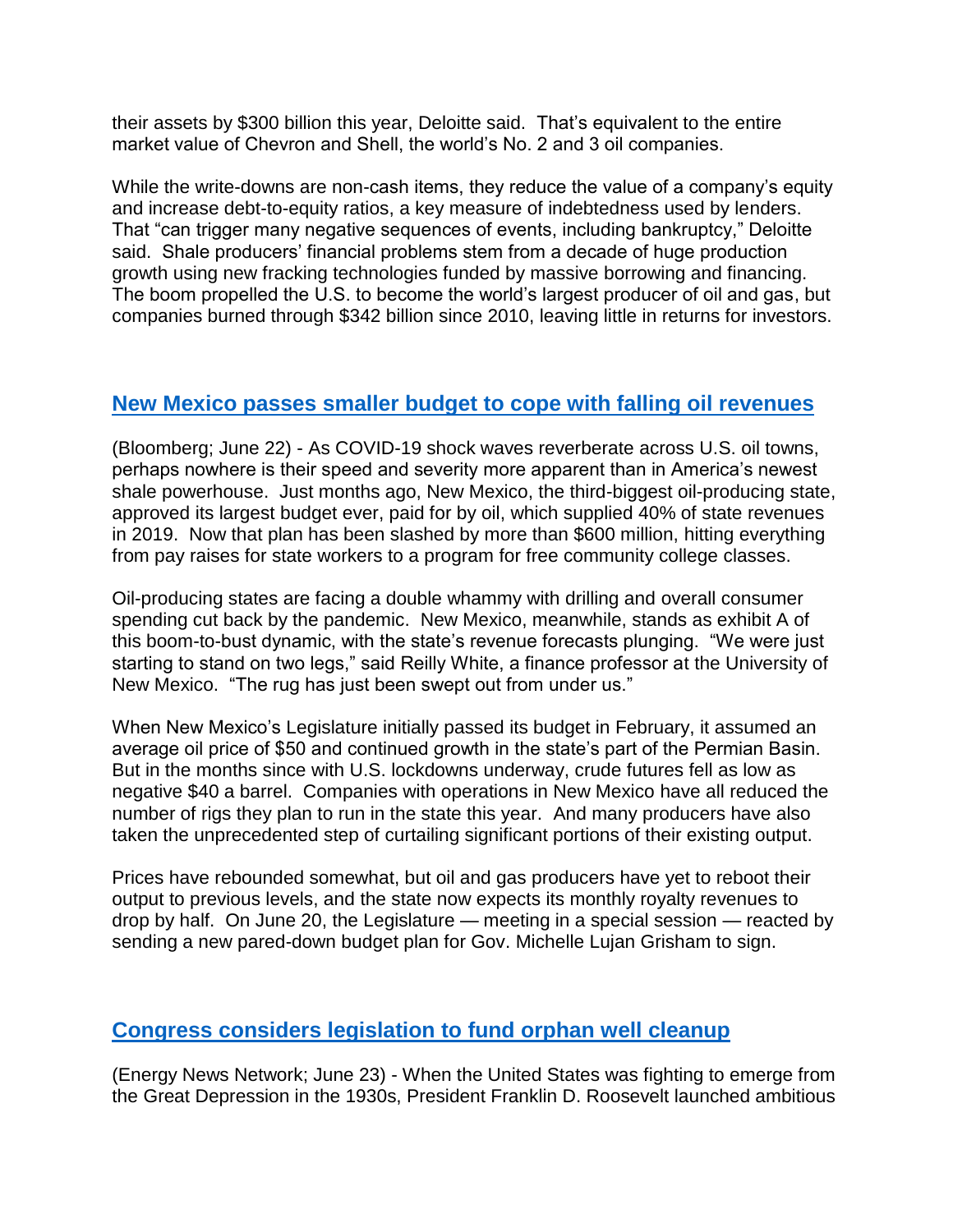public works projects to put people back on the job. Now with the country in the midst of another crushing economic slowdown, can cleaning up abandoned oil and gas wells fill in as a similar stimulus? That's the question on Capitol Hill, as negotiations are underway to appropriate tax dollars to plug orphan oil and gas wells.

Democrats leading the push say the plan has no real downside, as it would create temporary jobs in the oil fields while cleaning up wells that emit greenhouse gases, leak air and water pollution and pose an explosion hazard. "It's a win for the environment, it's a win for states, it's a win for workers," chair of the Subcommittee on Energy and Mineral Resources Rep. Alan Lowenthal, D-California, said during a June 1 forum.

Moderates on both sides of the aisle and a coalition of green groups are hailing the momentum to address orphan wells as a much-needed win for jobs and environmental cleanup. But some panned the negotiations as sidelining reform efforts to increase bonding requirements for companies to pay the cleanup costs. On June 22, the House unveiled the more than 2,000-page Moving Forward Act that proposes an infrastructurefocused stimulus package and included the first public salvo in the funding negotiations.

The bill would give the Department of the Interior and Department of Agriculture 90 days to create a federal well-plugging program that would receive \$2 billion over five years. The grants would be used to pay private-sector companies to plug and abandon a list of about 57,000 orphan oil and gas wells that have no identifiable owner.

## **[Additional 40-45 U.S. LNG cargoes could be canceled in August](https://in.reuters.com/article/usa-lng-trade/update-1-buyers-of-us-lng-to-cancel-40-45-cargoes-for-august-loading-sources-idINL8N2DZ4JC)**

(Reuters; June 22) - Buyers of liquefied natural gas are expected to cancel 40 to 45 U.S. cargoes for August loading due to a slow recovery in Asian gas demand and record high European gas stockpiles, market sources said June 22. The exact number of cancellations is yet to be confirmed, but sources said they expect the number for August at close to 40 to 45 cargoes, the same number as July's canceled loadings.

That followed at least 20 to 30 U.S. LNG cargoes cancelled for June loading after the coronavirus pandemic hit gas demand globally, causing pipeline gas and LNG prices to plummet. The premium of gas prices in Europe over the U.S. Henry Hub benchmark remains too tight to deliver U.S. LNG cargoes with a profit, after the cost of the feed gas, liquefaction and transport costs are totaled, sources said.

The August contract on the Dutch gas hub on June 22 was trading around \$0.10 per million Btu above the Henry Hub for August. "At those levels, European buyers are looking at a loss of over \$5 per million Btu compared with just paying a cancellation fee of \$3 to \$3.50," a trader with knowledge of the matter said. Companies that decide not to take delivery of the LNG still are contractually obligated to pay a fixed fee for the liquefaction capacity they had reserved at the LNG terminal.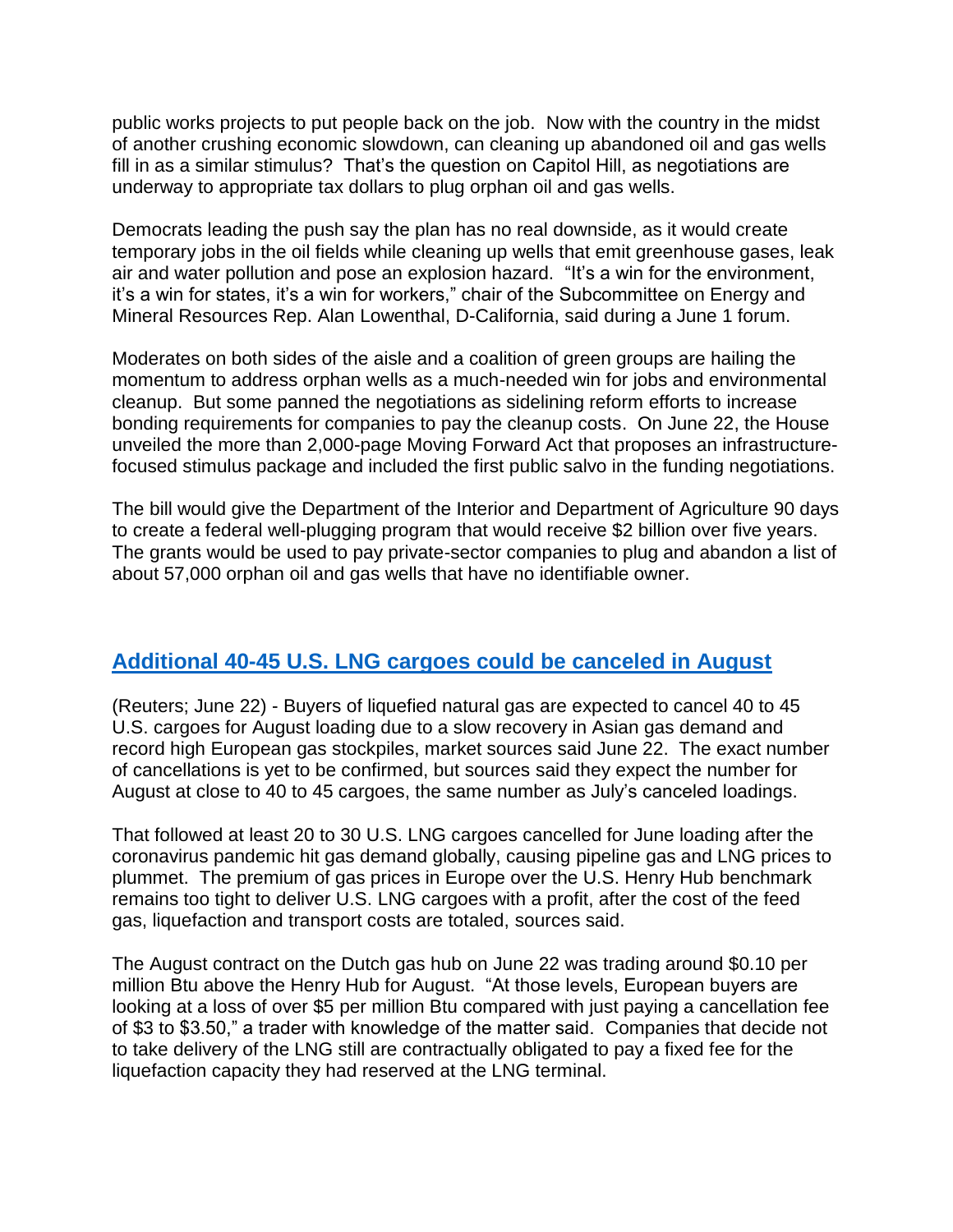## **[U.S. crude exports to Asia steadily rising](https://www.bloomberg.com/news/articles/2020-06-21/asian-buyers-turn-to-u-s-oil-amid-uncertain-flows-from-opec?sref=wLQ557VG)**

(Bloomberg; June 21) - As the OPEC+ alliance sticks to its guns in trying to curb oil output to shore up prices, Asian buyers are increasingly looking to the U.S. for a cheaper source of supply. Refiners in the top crude-importing region have been forced to accept big reductions in their regular contracted volumes from producers including Saudi Arabia and Iraq in the past couple of months. They've also been taken aback by sharp swings in official selling prices that are significantly higher than April's lows.

The lower volumes and pricing uncertainty is encouraging Asian buyers to take a closer look at U.S. crudes, particularly as freight rates across the Pacific have fallen the past couple of months. The cost of hiring a Very Large Crude Carrier, which can hold 2 million barrels, for a journey from the U.S. Gulf Coast to China was around \$7.5 million in mid-June compared with \$15 million in late April. Staff at four Asian processors that buy and sell crude said they were considering purchasing U.S. oil.

Saudi Arabia and other OPEC members have reputations as reliable suppliers to Asia, but the price war followed quickly by massive output cuts have unsettled buyers. While traditional suppliers are unlikely to be overtaken by the U.S. anytime soon, the instability has created an opening for American producers. The volume of U.S. oil flowing to Asia is already rising. About 49 million barrels are scheduled to arrive next month, compared with 27 million barrels each in May and June, figures from Vortexa show.

## **[Mozambique government guarantees](https://af.reuters.com/article/investingNews/idAFKBN23T1OG-OZABS) country's stake in LNG project**

(Reuters; June 22) - Partners in Mozambique LNG, the \$20 billion natural gas project led by Total, have received a \$2.25 billion guarantee from the government that it will pay the state oil company's equity share if required, Portugal's Lusa news agency said. Carlos Zacarias, president of Mozambique's regulator, the National Petroleum Institute, said state financing had been secured, the news agency reported late last week.

Partners agreed to accept a \$2.25 billion government guarantee in lieu of an immediate equity contribution from state-run National Hydrocarbon Co. (ENH), Zacarias said in Cabo Delgado, the northern province where the project will be built. Zacarias said the guarantee is valid for five years. A Total spokesman said he had no information on the report. Each partner in the project is required to make a minimum capital contribution for the development, which is planned for 12.9 million tonnes annual capacity.

ENH has a 15% interest in the project that is expected to start production in 2024, while Total owns 26.5% after acquiring its stake from Anadarko for \$3.9 billion in 2019. The French energy major has secured \$15 billion in funding for the project, with signing on the financing scheduled for June 30, a source said. The other partners are Japan's Mitsui, at 20%; Thailand's PTTEP, at 8.5%; two oil and gas companies from India, at a combined 20%; and Beas Rovuma Energy Mozambique, at 10%.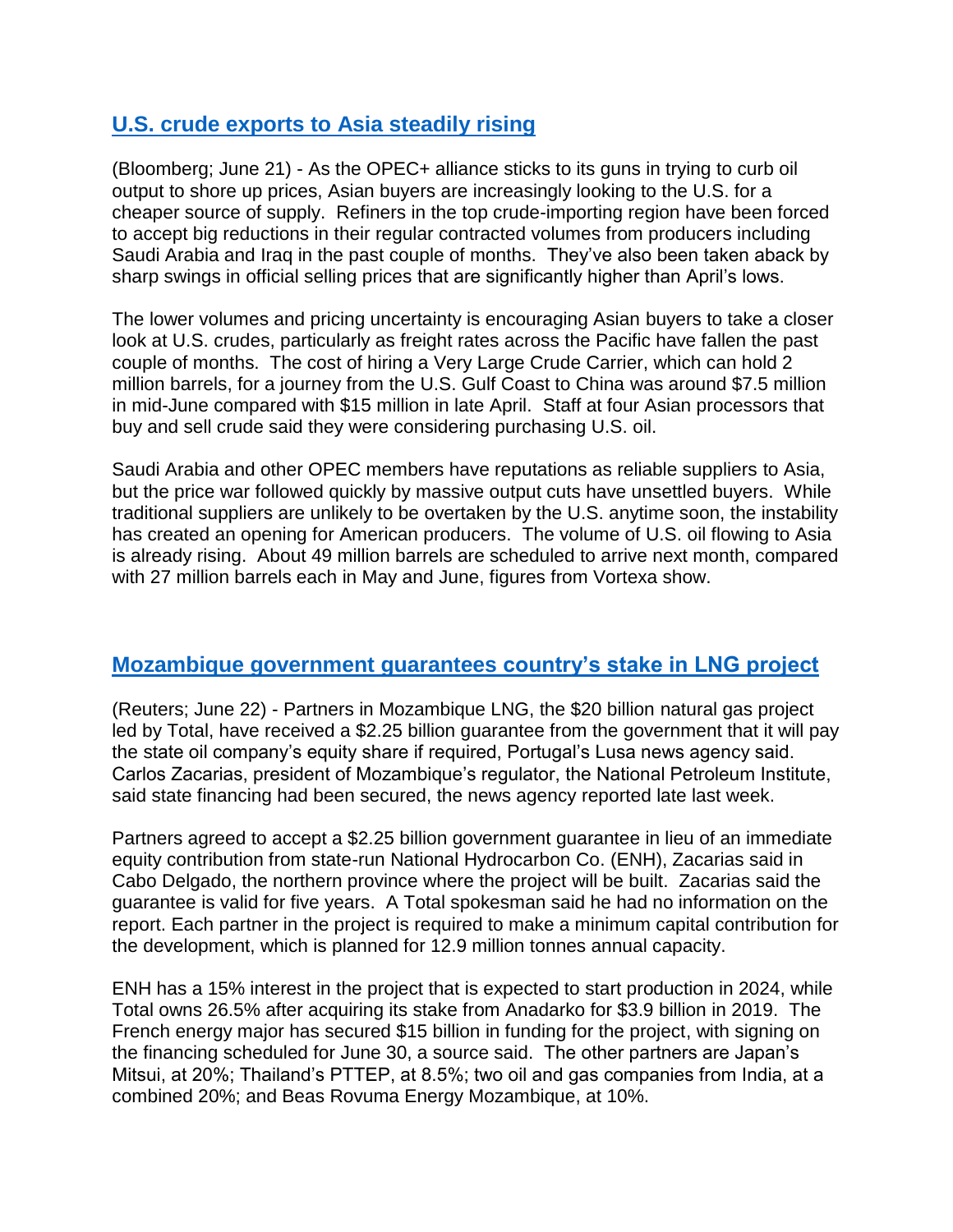## **[Enbridge shuts down pipeline that crosses Great Lakes waterway](https://www.heraldmailmedia.com/news/nation/michigan-governor-questions-enbridge-ceo-about-new-oil-pipeline-damage/article_e7d38143-070e-544b-bddf-4c8e9d17d108.html)**

(Detroit Free Press; June 20) - The state of Michigan wants proof from Enbridge that its Line 5 oil and gas pipeline system is structurally sound after the Canadian oil transport giant on June 18 reported significant damage to an anchor support that helps to hold the pipeline steady along the bottom of the Straits of Mackinac that connects lakes Michigan and Huron. Enbridge voluntarily shut down operation of the 67-year-old pipelines on the lake bottom after discovering the damage and is investigating.

Enbridge alerted the state that an anchor support on one of the dual pipelines running along the bottomlands of the straits had incurred significant damage. Enbridge shut down the line and is gathering more information using divers and a remote-operated underwater vehicle. The pipeline remains shut down as Enbridge gathers information. "As part of Enbridge's seasonal maintenance work on Line 5 in the Straits we have discovered a screw anchor support that has shifted from its original position. This is an issue affecting that anchor support and not the pipeline itself," Enbridge said.

Line 5 moves 23 million gallons of oil and natural gas liquids per day east through Michigan's Upper Peninsula, splitting into twin underwater pipelines through the Straits, before returning to a single pipeline through the Lower Peninsula that runs south to Sarnia, Ontario. Many have expressed concern about the aging pipes over several years, noting that a pipeline disaster in the Straits could devastate the Great Lakes environment and economy. Enbridge is doing early work on a controversial, \$500 million tunnel beneath the Straits bottom, through which it would run new oil and gas pipelines.

## **[Chinese buyer will auction two 'carbon-neutral' LNG cargoes](https://www.argusmedia.com/en/news/2116490-cnooc-buys-carbon-neutral-lng-cargoes-from-shell)**

(Argus Media; June 22) - Chinese state-controlled importer China National Offshore Oil Corp. has signed a deal to receive two "carbon-neutral" liquefied natural gas cargoes from Shell for delivery to China, marking the country's first such LNG cargoes. CNOOC intends to auction the cargoes on the Shanghai petroleum and natural gas exchange to provide downstream gas users with the opportunity of "decarbonizing" their use of LNG. No dates for the auction were disclosed.

Carbon credits from a variety of projects including Shell-supported forestation projects in China's Qinghai and Xinjiang provinces will fully offset the carbon dioxide emissions from producing the gas up to the final, full consumption of the two cargoes, Shell said. Those offsets, in effect, allow CNOOC to market the gas as carbon neutral.

CNOOC has supply agreements with Shell for LNG deliveries from the company's share of the Queensland Curtis LNG project in Australia. It also has a 50% stake in one of the terminal's gas liquefaction trains. Shell has previously supplied carbon-neutral LNG cargoes to other northeastern Asian consumers. It supplied Taiwan's state-owned CPC